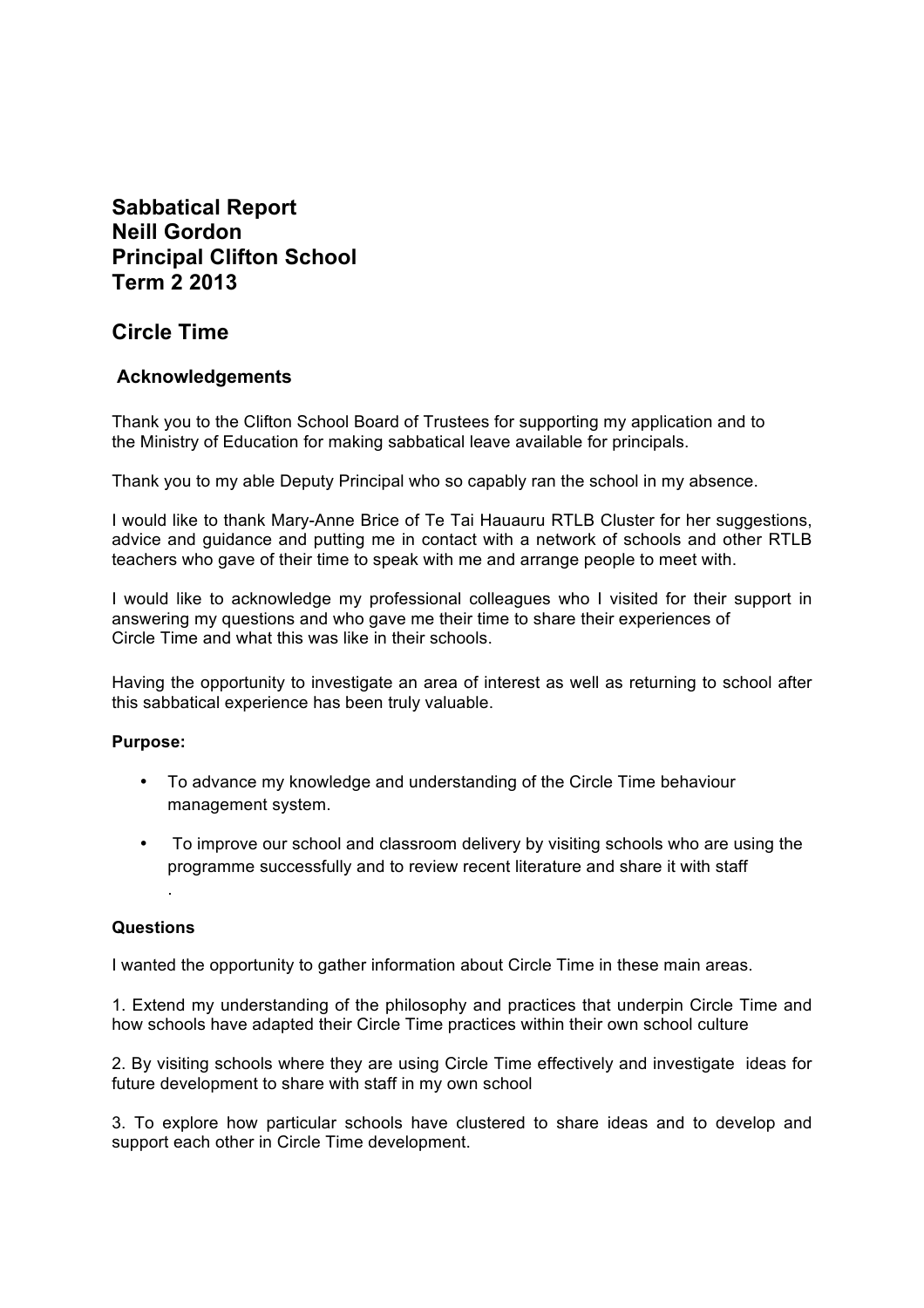# **Circle Time**

## **Introduction:**

In history indigenous peoples often used the circle for decision making and conflict resolution. The stone circles of the stone age and other historical European sites, may have been used in decision making and conflict resolution as the North American Indian used the medicine wheel in this way. In modern times the 'quality circle' model used in business began in Japan in the 1980's. The quality learning circle is used effectively in schools to reflect on pedagogy and practice and more recently in the restorative practices system being introduced into schools. All of these systems use circles. Does this mean we have come full circle?

"Circle time or the use of circles helps children to develop social and co-operative skills and build emotional literacy as this is an effective way to develop a collaborative, safe learning environment for all our students." Sue Roffey 2006

## **Our Experience of Circle Time:**

Our development in circle time started in a piecemeal way when our RTLB suggested that two classes try circle time as a way forward for an experienced teacher who had a Y3 class and a teacher of Yr 7/8 who was looking for an effective model of a class meeting structure. It seemed that our children were unable to cooperate at the expected level especially during sporting events and other outside/ out of class activities. It was decided that these two teachers would trial this approach for a year and then if we could see that Circle Time was an effective class management and behaviour initiative the rest of the school would come on board the following year. These two teachers attended a professional development seminar with Jenny Mosley *www.circle-time.co.uk* 

During the year we had frequent discussions and meetings involving teachers and the RTLB. The programme worked so well for these two teachers that we decided we would hold a whole school development over the next year. We began by holding a Teacher Development day before the school year began with Therese Hoyle Success Partnership *(theresehoyle.com)* at our school to which other teachers form our cluster of schools were invited. (At this time, Therese was living in NZ but is now living in England) and gradually teachers implemented the programme into their timetable.

We did this by each teacher agreeing to hold a timetabled Circle Tme meeting each week and to follow a prescribed plan as demonstrated through our professional development as a way of starting. We also purchased teacher and pupil resources and through our school assemblies asserting the six school wide Circle Time golden rules. We ensured we had a staff meeting time for Circle Time and a question box. We worked in pairs to view other teachers' class programmes in action. We do now have visitors from out of the area to observe the school programme in action. Eventually we became the lead school for our local schools cluster and shared our development and programme with them.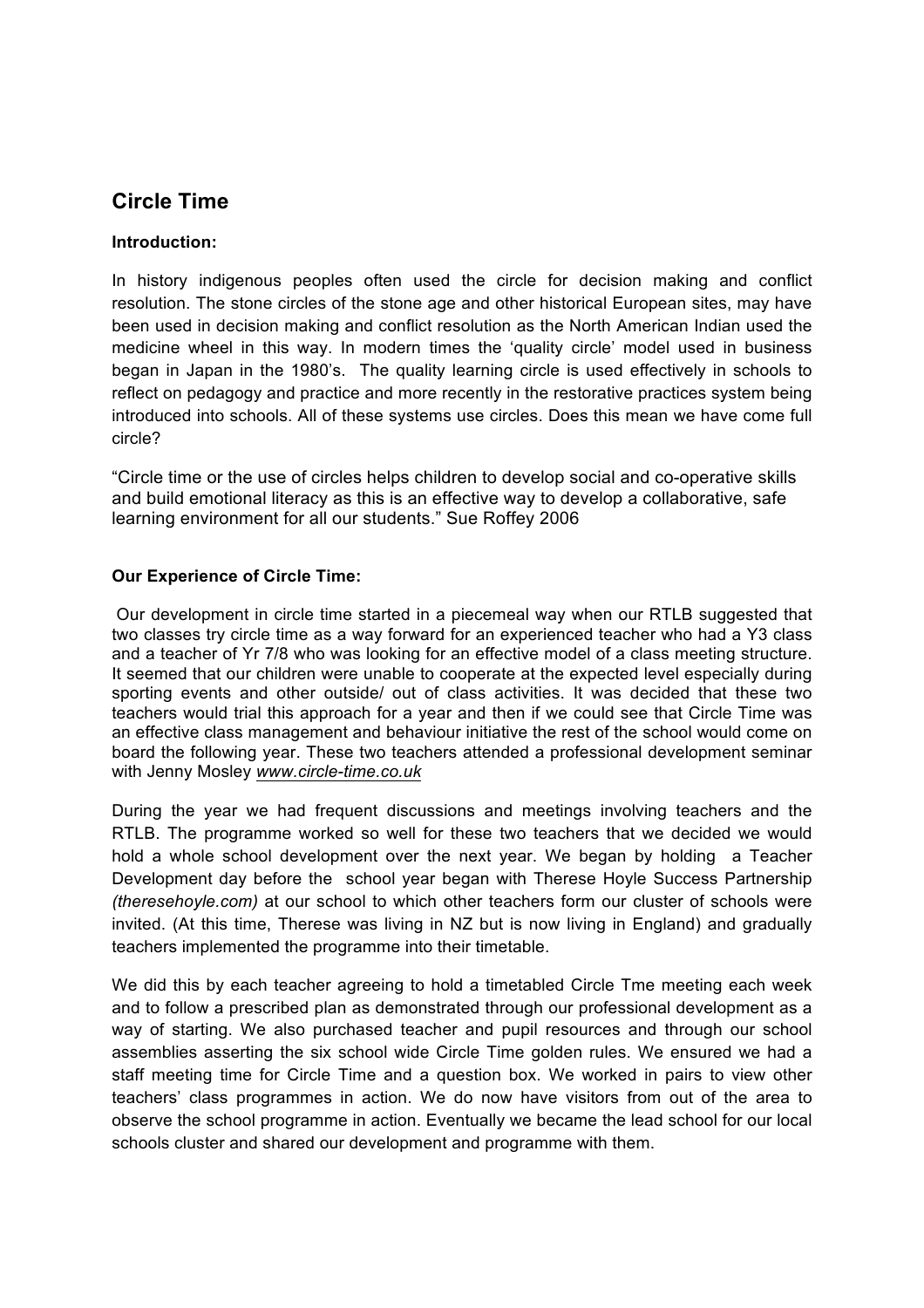It was important that each class was completing a weekly Circle Time class meeting as this meant the introduction was school wide and we did make use of our two experienced teachers as well as regular visits by the RTLB teacher either to demonstrate or observe the class meeting. As the children became familiar with the Circle Time programme and teachers became more at ease and confident using strategies the school became aware of the benefits of the programme. One difficulty is getting new staff to implement the programme in their classes. They need time to come to grips with the programme and observe and attend other classes when conducting circle time activities. It also takes time to up-skill new staff to there is a consistent school approach.

The strengths of the programme are consistency of a school wide approach and I do not think that it is easy to complete a programme of Circle Time in isolation (only one room in the school) as it needs to be a school wide approach.

Sue Roffey in her book "Circle Time for Emotional Literacy" states that "children developing relationships is an important skill that the children need living in our society" (2006) Her principles of Circle Time are; Democracy, Respect, Empathy, Community, Inclusion, Choice, Safety, Agency and Locus of Control, Reflection, Creativity and Positive Emotionality.

All the school Principals I contacted said in their view consistency of approach throughout the school was vital. I think the programme can be adapted to fit the needs of the children or the school and I did speak to schools who have chosen to move away from the strict model. We have 6 school golden rules from Jenny Mosely's Circle Time but one large school I visited had only 3 school golden rules.

I have always believed the children who are always well behaved should be rewarded for their positive behaviour. We have class and school golden time and at the end of term 2 we hold a Big Day In (school fun activities) and at the end of term 4 a Big Day Out, (a school trip to a fun venue at the end of the year.) Some children do loose the privilege to attend through their behaviour not being acceptable though they do get two chances. The other idea is children may lose class golden time but can earn half of it back can be a positive aid. We also have MVP's (Most Valuable Pupil) awards at our weekly school assembly. Children receive a certificate and mentioned in the weekly school newsletter. I did hear of a school and they get the children to walk on the "magic carpet" to the applause of the school as a positive reward for children displaying excellent problem solving behaviour.

We need to adapt and change our programme to sustain interest and momentum and continue to re-shape our programme through using new ideas. We will continue to attend professional development as it becomes available as I know Jenny Moseley regularly visits NZ. RTLB often have this information about impending visits and seminars.

Other ideas I saw at schools I visited were playground friends, Craze Week activities, a school friendship stop and playground zones. The biggest advantage of this programme for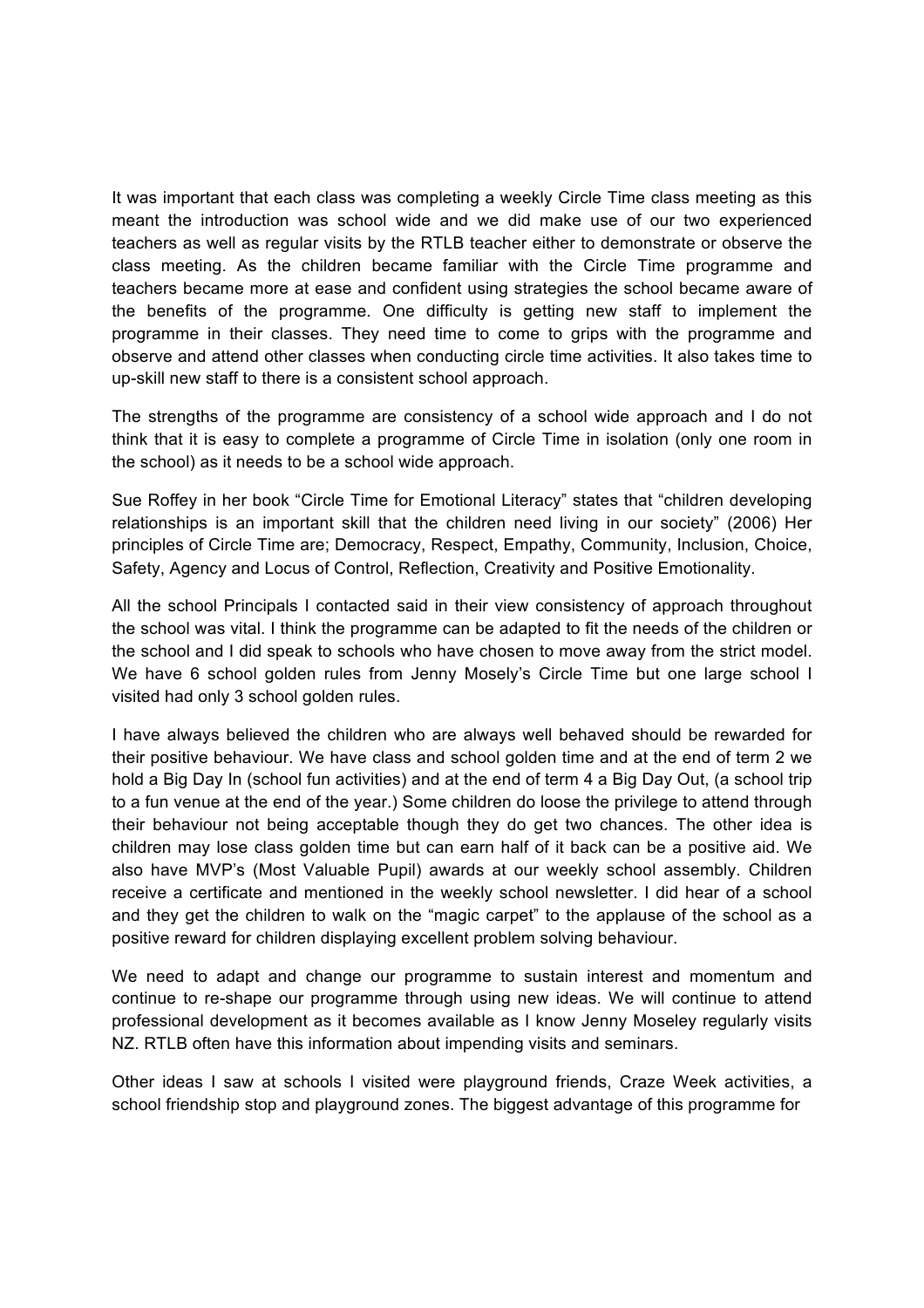children is having a forum to discuss their problems and the other children assisting with problem solving ideas to help them. Over time we have found that children ask if they can have extra session or a teacher may decide to hold a session if an issue needs to be discussed or addressed.

We have also found that our senior children, who have grown through the school with circle time, are capable of leading parts of the programme. Parents and our school community also positively support the programme. Another positive is that the Principals who have implemented the Restorative Practices and Positive Behaviour for Learning programmes into their schools have found the existing Circle Time culture within the school has supported these programmes and staff commented to me that their transition to these programmes implemented smoothly.

I know that within our cluster of 10 schools we are the only school who has a full circle time programme running throughout the school but there are other schools using it in individual rooms. Experience tells us that while it works well in those rooms the idea of Circle Time is an effective school wide system and improves the whole school culture and can be built upon by introducing new aspects to the programme or adapted to fit your school's situation. We have to rely on our RTLB's for new ideas or websites. Schools do not often share their Circle Time programmes or information on their school websites. Schools I did visit had nearby schools also using this programme and they were able to share practices, ideas and effective activities with them. The RTLB instituted groups to share good practice and introduce and trial new practices with nearby schools. This would be a bonus for us as a small rural school we do not have surrounding schools to do this with. Maybe an on line users group would be a place to begin.

I was surprised the number of schools who are using Circle Time and I am pleased to know that in the future it will assist our school move to some of the restorative approaches other schools have found work well in conjunction with Circle Time. It is a very effective tool as a component of their behaviour management strategy.

### **References and Resources**

There are many resources available for information of the circle time approach. An entry of Circle time will bring up many contacts in your search engine. Some I have already mentioned but others in this field with publications and websites are;

**Websites**

**Jenny Moseley** www.circle-time.co.uk

**Therese Hoyle.** Success Partnership *(theresehoyle.com)*

**Sue Roffey** www.**sueroffey**.com

**Margaret Thorsborne** www.**thorsborne**.com.au